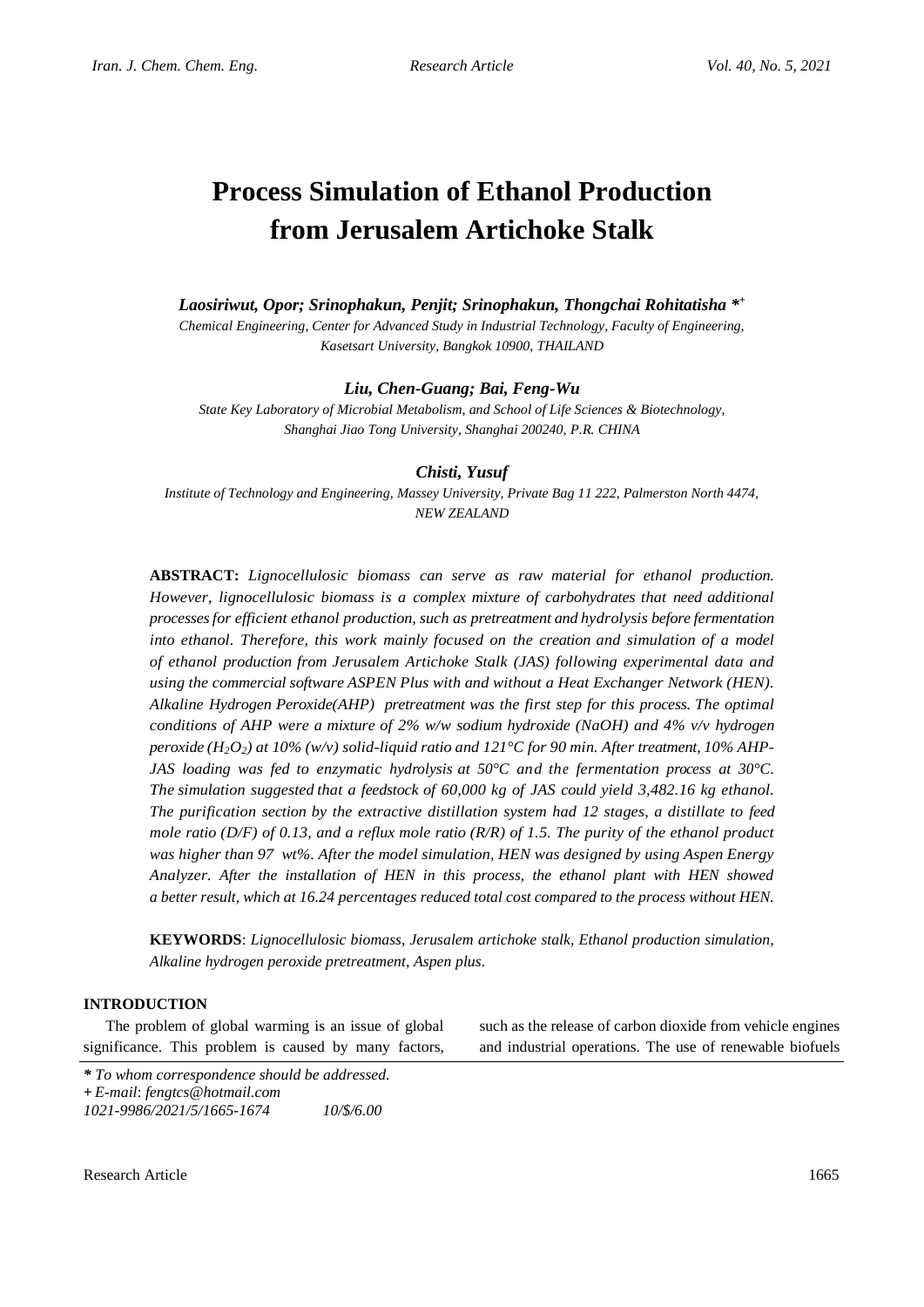and clean energy sources had the potential to reduce global warming. Potential renewable energy sources include bioethanol, biodiesel, and biohydrogen produced from biomass [1-3]. Bioethanol is commercially produced by sugar fermentation from starch- and sugar-based feedstock such as corn, cassava, and sugarcane [4]. But these raw materials are important human foods and are expensive.

Lignocellulosic biomass feedstock does not compete with food use. Jerusalem Artichoke Stalk (JAS) is potential lignocellulosic biomass for producing energy in a biorefinery because of its traits such as resistance to environmental stresses and high biomass yield in suitable environments [5]. The stalk is the dominant biomass of Jerusalem artichoke. Jerusalem artichoke stalk comprises cellulose and hemicellulose that can be converted to sugar to produce ethanol. Also, inulin in the Jerusalem Artichoke Tuber (JAT) can be used to produce ethanol using inulinase-producing yeasts such as *Kluyveromyces marxianus* CBS1555 [5]. A suitable treatment for removing lignin and hemicellulose in JAS involves the use of dilute (0.5 % (v/v)) sulfuric acid followed by 1 M NaOH to hydrolyze the cellulose to fermentable sugars [6-7].

Aspen technology is well for simulation of chemical engineering processes and Heat Exchanger Networks (HEN) to develop processes with a reduced cost of operation [8]. Bioethanol production from lignocellulosic biomass involves pretreatment, hydrolysis, fermentation, and purification [9]. Pretreatment is the first step of lignocellulose bioconversion, which aims to deconstruct the recalcitrant structure of the feedstock and separate the major components of cellulose, hemicelluloses and lignin so that the cellulose could be more efficiently hydrolyzes to fermentable sugars. Among various pretreatment technologies, Alkaline Hydrogen Peroxide (AHP) pretreatment is efficient in increasing the accessibility of cellulose for subsequent bioconversion by enzymes or microorganisms to sugars [10-11].

The enzymatic hydrolysis is used to convert cellulose from the pretreated JAS to glucose for microbial fermentation. The glucose is then fermented to ethanol using the yeast *Saccharomyces cerevisiae* (*S. cerevisiae*) has been widely used in the industrial production of bioethanol [12]. When enzymatic hydrolysis and fermentation are performed sequentially, it is referred to as Separate Hydrolysis and Fermentation (SHF). Carbon dioxide  $(CO<sub>2</sub>)$  is a by-product of fermentation [13]. After fermentation, the broth is sent to a distillation unit to recover the ethanol with the desired specifications [14]. In the purification section, the aim is to achieve an ethanol concentration of more than 90%. Extractive distillation is most commonly used. Extractive distillation uses an added solvent to break the azeotrope mixture (95.63% ethanol and 4.37% water by weight) in the distillation column. The solvents should have low volatility. The solvents that are widely used are ethylene glycol and glycerol. *Gil et al.* [15] studied ethanol extractive distillation with mixed glycerol as a separating agent. In this work, the thermodynamic model was NRTL and a process was simulated using two extractive distillation columns (Radfrac), and solvent recovery. A solvent mixture of ethylene glycol and glycerol was used. The authors concluded that the solvent (60:40 mole ratio of ethylene glycol to glycerol) should be fed in the 4th stage of the extractive column.

In the present study, experimental data from the pilot plant and laboratories of Shanghai Jiao Tong University [16] were used to design a bioethanol production process from JAS. An integrated ethanol plant, including pretreatment, Separate Hydrolysis, Fermentation (SHF), and purification was simulated along with the specific operations, by using the commercial software Aspen Plus. Afterward, the simulated plant was analyzed for installation for a Heat Exchanger Network (HEN) to reduce cost. The HEN analysis used the Aspen Energy Analyzer.

# **EXPERIMENTAL SECTION**

# *Feedstock, strain, and culture medium*

Naturally dried JAS was milled to a size range of 1–10 mm and rinsed with water to remove dust and other impurities and then dried at 50 °C for 48 h in an oven. Cellic® Ctec2 (Novozymes, Bagsvaerd, Denmark), a commercial enzyme, was purchased. The *S. cerevisiae* SPSC01 developed at the authors' laboratory and deposited at China General Microbiological Culture Collection Center (CGMCC) was employed in this work. The YPD medium for seed culture consisted of glucose 30 g/L, yeast extract 4 g/L, and peptone 3 g/L.

# *Experimental description*

The experiments of ethanol production in the laboratory comprised two parts, the AHP pretreatment, and SHF. AHP pretreatment was used to pretreat the JAS biomass before SHF. The above prepared JAS was pretreated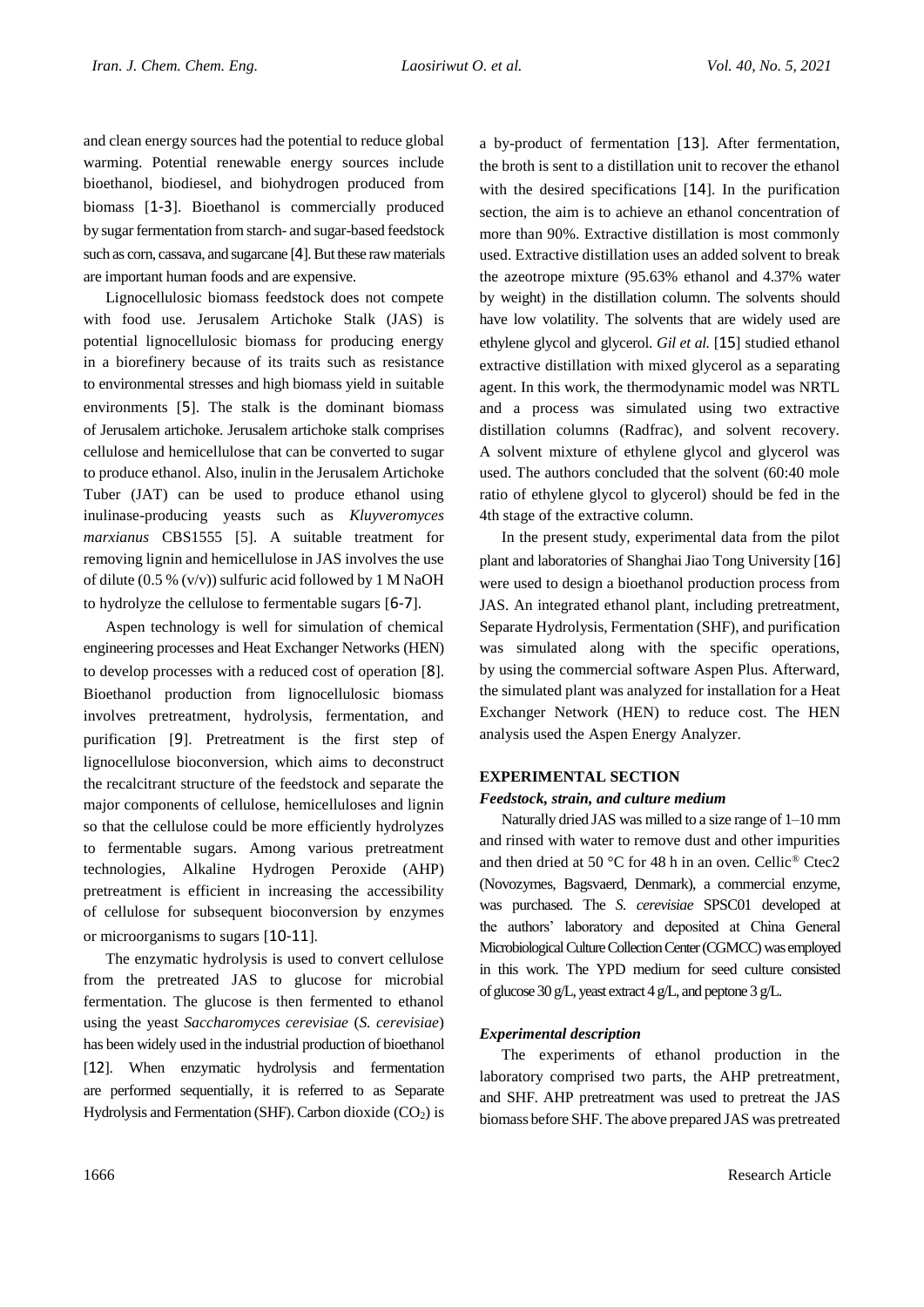

*Fig. 1: Ethanol process flowsheet in Aspen Plus.*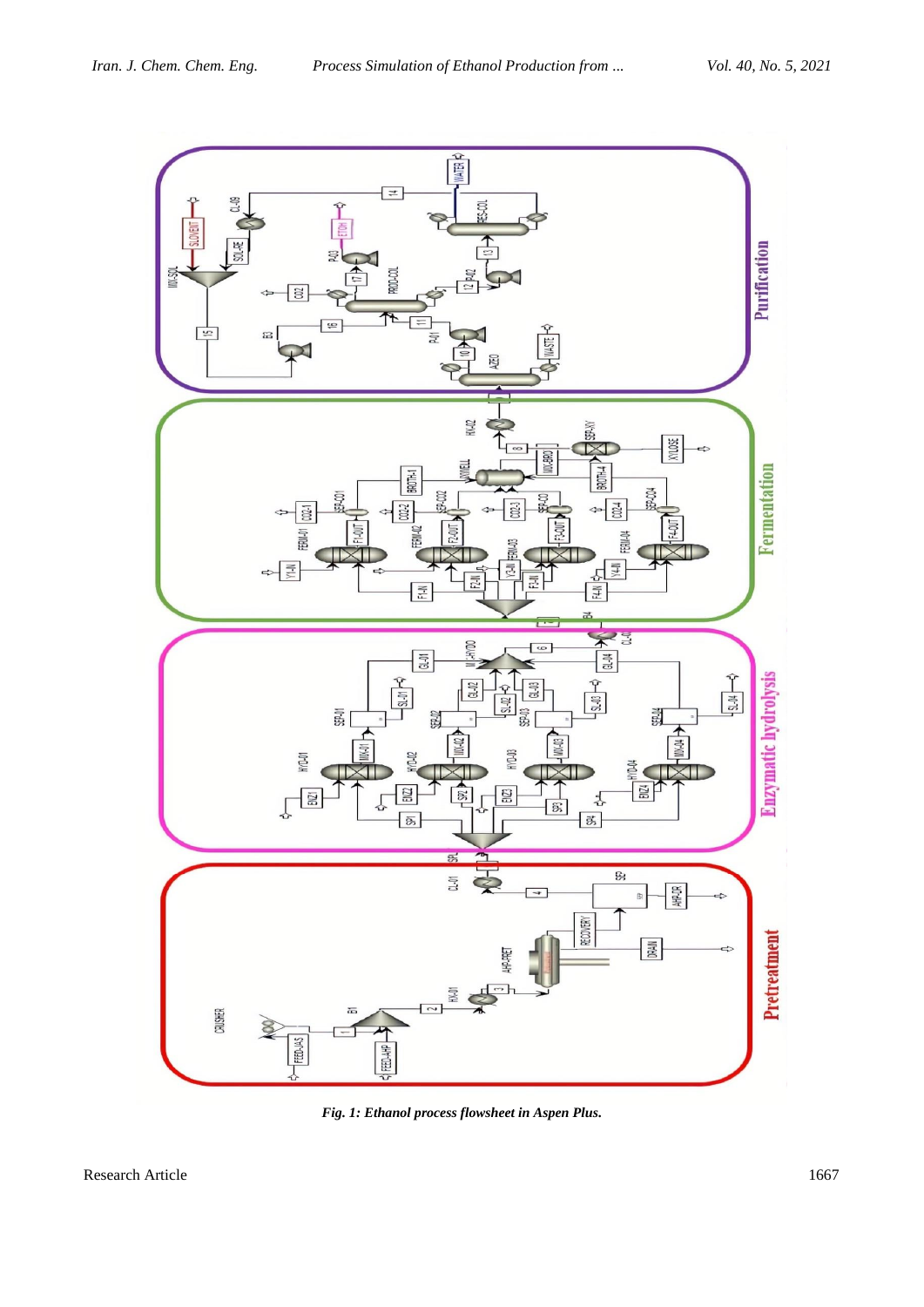by a mixture of NaOH (1, 2, or 3 %, w/w) and  $H_2O_2$ (2, 3 or 4 %, v/v) at 10% (w/v) solid-liquid ratio and  $121^{\circ}$ C for 90 min. The treated JAS was washed to neutral pH by water and dried at 45°C for 48 h in an oven.

Next, the treated JAS was used in SHF. SHF consisted of enzymatic hydrolysis and fermentation by yeast. For enzymatic hydrolysis pretreated JAS solids, 10 g dry AHP-JAS (pretreated JAS) was enzymatically hydrolyzed in a 100 mL of 0.05 M sodium citrate (pH 4.8) buffer containing the Cellic® Ctec2 at a loading 20 FPU/g substrate (20 filter paper units of enzymes per 1g of AHP-JAS) at 50 °C. For ethanol fermentation, the self-flocculating yeast *S. cerevisiae* SPSC01 with a 10% (v/v) inoculation level was used at 30 °C and 150 rpm stirring rate.

## *Heat Exchanger Network (HEN)*

A Heat Exchanger Network (HEN) is used in industrial processes by depicting the interaction between process streams and utilities to meet the plant requirement and can be designed efficiently using process integration. HEN was used to reduce cost and energy. HEN was analyzed using Aspen Energy Analyzer.

## *Physical property method*

The physical property method is a set of equations to predict the properties of the chemical system in the process. The complete plant was simulated using Aspen Plus V8.8. The simulation utilized NRTL (Non-Random Two liquids) with Henry's Law for the thermodynamic method because ethanol and water have an azeotropic behavior.

# *Process simulation*

The complete flowsheet of ethanol production from JAS is shown in Fig. 1. This flowsheet was used to design and simulate ethanol production based on experimental information. The process was designed to use 60000 kg/day of the JAS feedstock.

Firstly, JAS biomass (Feed-JAS) with the initial content of 35.93% cellulose, 22.21% hemicellulose, 17.26% lignin, and 2.31% ash, was fed to a multiple roller crusher (CRUSHER) in which the particle size could be reduced to a range of 1–10 mm before the pretreatment. The pretreatment unit (AHP-PRET) was formulated using mathematical models in Aspen Custom Modeler (ACM) before porting to ASPEN Plus. The pretreated JAS, or AHP-JAS (Recovery), was fed to the enzymatic hydrolysis

units (HYD-01,02,03,04) in parallel to convert cellulose and hemicellulose to simple glucose and xylose by using the cellulase enzyme (Enz1,2,3,4). The enzymatic hydrolysis unit operated at 50°C. After pretreatment and enzymatic hydrolysis, the sugar stream (GL-01,02,03,04) was fed to the fermentation unit (FERM-01,02,03,04) for fermentation to ethanol (BROTH-1,2,3,4). Carbon dioxide (CO2-1, CO2-2, CO2-3, and CO2-4) was a by-product during fermentation and vented out of the system in the unit (SEP-CO1, CO2, CO2, CO3).

The fermentation broth containing mostly ethanol, xylose, and water was sent to the storage tank (MIXWELL). Xylose, a by-product, was separated before the broth was fed to the next unit. This broth (8) contained residual ethanol and water because ethanol could not be recovered to a purity of higher than 97% as a consequence of azeotropy. Therefore, the extractive distillation technique (PROD-COL) was used to achieve the product specification, and ethylene glycol (Solvent) was used for breaking the azeotrope. Ethanol at the top had a purity of 97 wt%, while the water and solvent from the bottom of the column were processed in the solvent recovery column (RES-COL). Some makeup solvent was required.

# **RESULTS AND DISCUSSION**

## *Pretreatment*

The AHP experimental information obtained from the laboratory is shown in Table 1. The optimal condition used for AHP pretreatment assured suitable cellulose content. The response surface technique was used on data from nine experiments to identify the optimal conditions for AHP pretreatment. The identified optimal AHP pretreatment as requiring 2% NaOH and 4%  $H_2O_2$ .

The models for the content of cellulose, hemicellulose, lignin, ash, and total pretreated JAS biomass solids for various concentrations of NaOH (%w/w) and H<sub>2</sub>O<sub>2</sub> (%v/v) used in pretreatments, are shown in Table 2. These model equations were obtained by analysis of the experimental data by Minitab software.

The results were for a total flow rate of raw JAS of 2,500 kg/h. The composition of the JAS is summarized in Table 3. The result shows that 36.44% of the material was removed from raw JAS during the AHP process, the cellulose increased to 49.80 from 35.93%dry solid weight, while the hemicelluloses and lignin were decreased to 13.33% from 22.21% and 7.03% from 17.26% dry solid weight, respectively.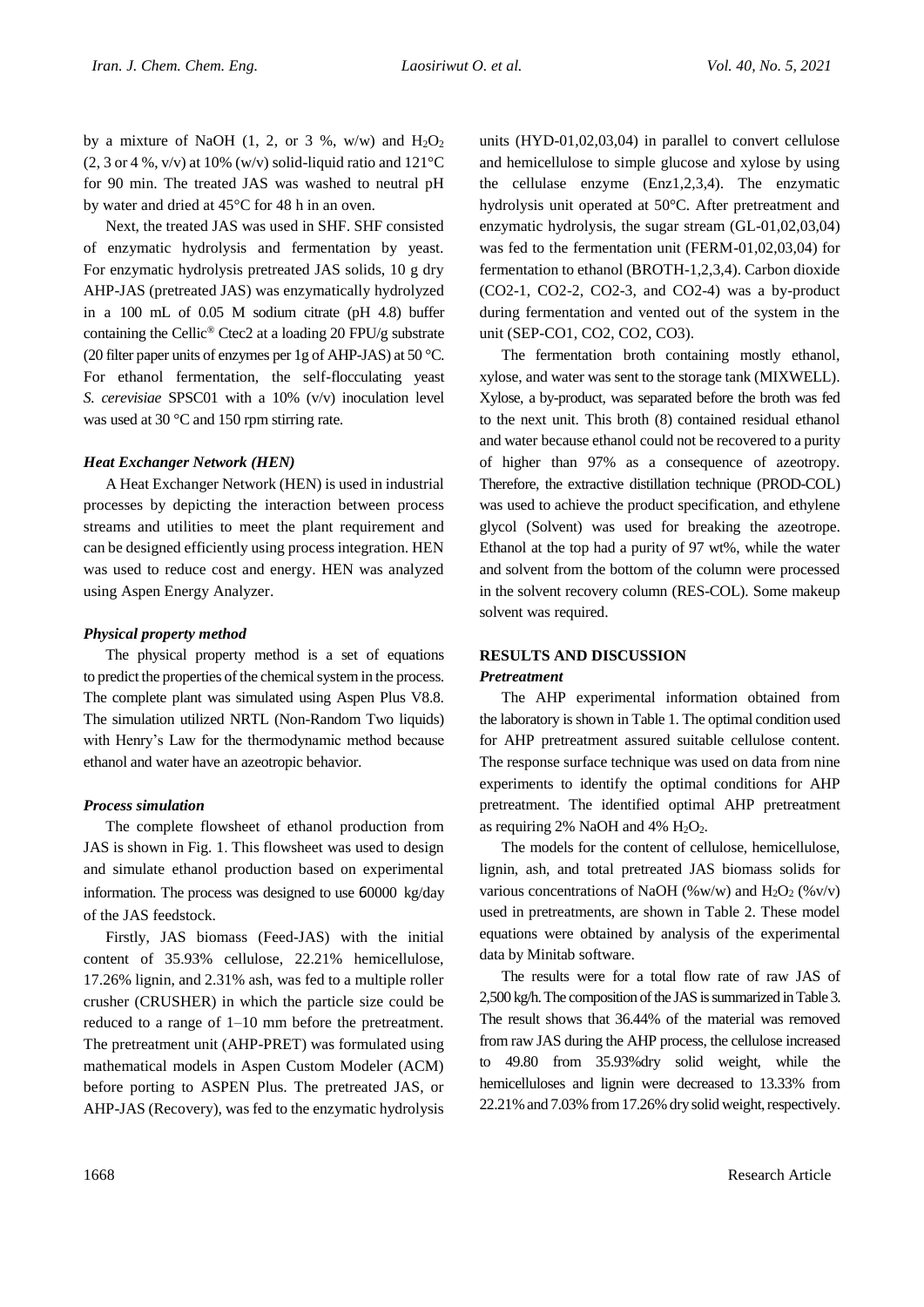| Concentration (%) |                |                   | Composition (dry wt%) |                |          |          |
|-------------------|----------------|-------------------|-----------------------|----------------|----------|----------|
| <b>NaOH</b>       | $H_2O_2$       | Biomass recovery* | Cellulose             | Hemicelluloses | Lignin   | Ash      |
| $\boldsymbol{0}$  | $\mathbf{0}$   | 100               | 35.93                 | 22.21          | 17.26    | 2.31     |
| $\mathbf{1}$      | $\sqrt{2}$     | 74.25             | 39.15                 | 15.52          | 9.78     | $5.00\,$ |
| $\mathbf{1}$      | 3              | 75.75             | 41.76                 | 14.86          | 8.08     | 7.20     |
| $\mathbf{1}$      | $\overline{4}$ | 73.00             | 42.41                 | 14.54          | 10.60    | 6.40     |
| $\overline{2}$    | $\overline{2}$ | 68.25             | 45.65                 | 13.46          | 11.78    | 1.90     |
| $\overline{2}$    | 3              | 64.00             | 49.59                 | 13.27          | 7.14     | 1.40     |
| 2                 | $\overline{4}$ | 62.50             | 50.37                 | 13.33          | $7.10\,$ | 2.03     |
| 3                 | $\overline{2}$ | 61.25             | 50.89                 | 12.14          | 6.05     | 1.09     |
| 3                 | 3              | 60.75             | 49.72                 | 11.89          | 5.90     | 0.97     |
| 3                 | $\overline{4}$ | 61.50             | 50.50                 | 12.52          | 5.94     | 1.03     |

*Table 1: The composition of JAS after AHP pretreatment***.**

*\* Biomass recovery was defined as the ratio of pretreated biomass to raw biomass.*

| Table 2: The modeling equation of JAS after AHP pretreatment. |
|---------------------------------------------------------------|
|---------------------------------------------------------------|

| Composition             | Modeling equation                                                                                           | $R^2$ |
|-------------------------|-------------------------------------------------------------------------------------------------------------|-------|
| Cellulose               | $11.12+19.72\times N+8.00\times H-0.91\times N\times H-3.09\times N^2-0.82H^2$<br>(1)                       | 0.96  |
| Hemicellulose           | $21.11 - 3.18 \times N - 2.07 \times H + 0.34 \times N \times H + 0.19 \times N^2 + 0.21 H^2$<br>(2)        | 1.00  |
| Lignin                  | $13.27 - 1.76 \times N - 0.68 \times H$ (3)                                                                 | 0.53  |
| Ash                     | $2.438 - 7.37 \times N + 6.31 \times H - 0.557 \times N \times H + 1.625 \times N^2 - 0.814 \times H^2$ (4) | 0.94  |
| <b>Biomass Recovery</b> | 99.12-20.60×N-3.97×H+0.38×N×H+3.22×N <sup>2</sup> +0.35H <sup>2</sup><br>(5)                                | 0.95  |

 $N = NaOH$  concentration of between  $1 - 3$  (%w/w)

 $H = H<sub>2</sub>O<sub>2</sub>$  *concentration of between*  $2 - 4$  (% v/v)

# *Separate Hydrolysis and Fermentation (SHF)*

The SHF part consisted of two-unit operations (enzymatic hydrolysis and fermentation units) that were modeled a yield reactor (HYD-01,02,03,04 and FERM-01,02,03,04, respectively) in Aspen Plus. Firstly, enzymatic hydrolysis units used the glucose yield based on the cellulose from AHP-JAS was 0.5144 g/g and converted to ethanol, while xylose yield based on the hemicellulose from AHP-JAS was 0.5144 g/g from experimental data. Then, fermentation units used the ethanol yield based on the glucose was 0.461 from experimental data, while xylose assumed can't convert to ethanol.

For the mass flow was the AHP-JAS (RECOVERY) at various enzyme loadings (ENZ1,2,3,4) and operated at a temperature of 50°C. After the enzymatic hydrolysis unit, the mass flow was the hydrolysate (7) fermented at various yeast loadings (Y1, Y2, Y3, Y4-IN), and operated at a temperature of 30°C. The results were for a total flow rate of raw JAS of 2,500 kg/h. The composition of ethanol production is summarized in Table 4.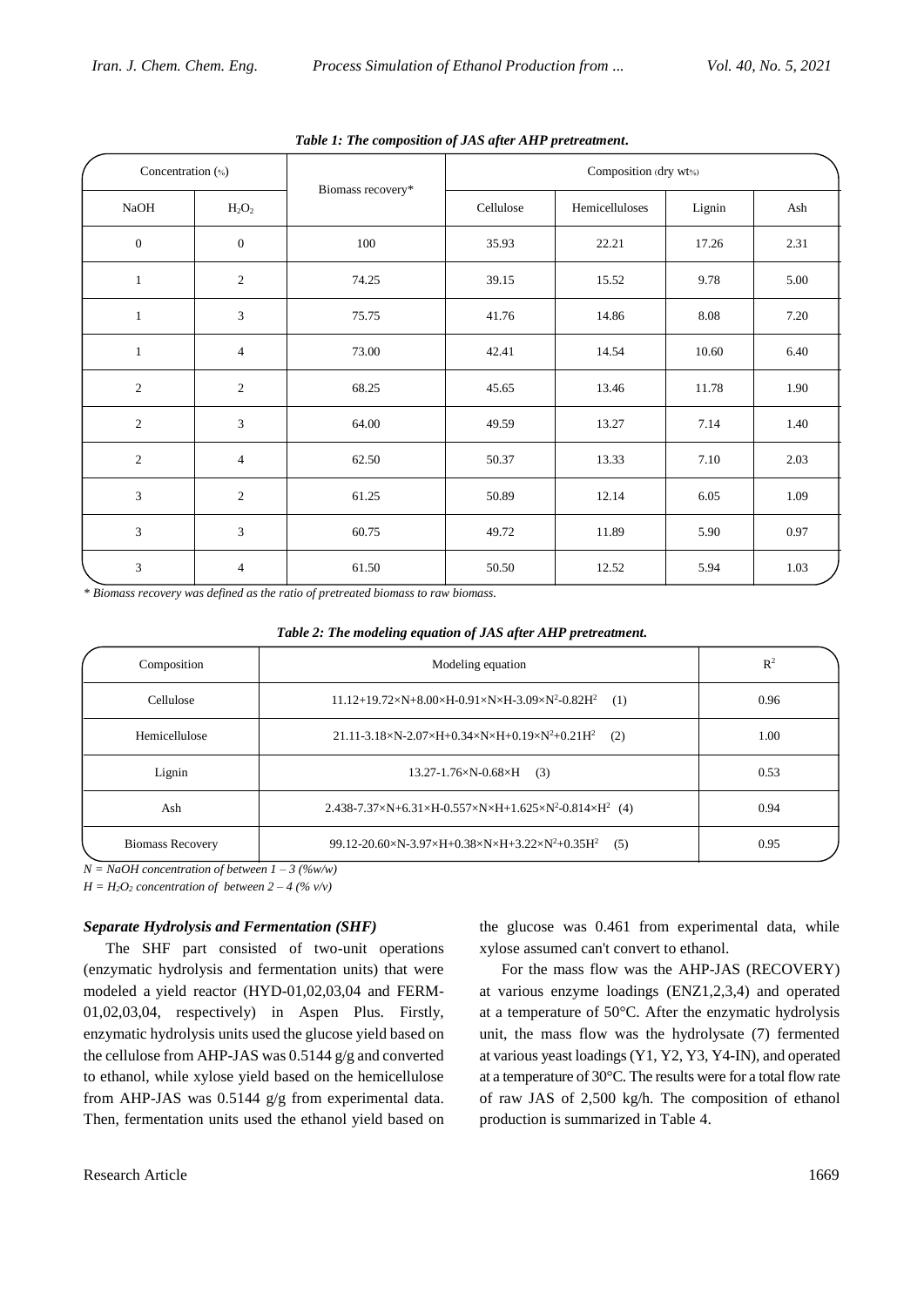| Concentration     |               | Stream           |                         |         |                  |  |
|-------------------|---------------|------------------|-------------------------|---------|------------------|--|
|                   |               | Feed-JAS         | Feed-AHP                | Drain   | Recovery         |  |
| Mass Flow kg/hr   |               |                  |                         |         |                  |  |
|                   | Cellulose     | 898.25           | $\boldsymbol{0}$        | 138.84  | 659.41           |  |
|                   | Hemicellulose | 555.25           | $\boldsymbol{0}$        | 279.01  | 176.24           |  |
|                   | Lignin        | 431.50           | $\boldsymbol{0}$        | 238.41  | 93.09            |  |
|                   | Water         | $\boldsymbol{0}$ | 7833.02<br>$\mathbf{0}$ |         | 7833.02          |  |
| Ash               |               | 57.75            | $\boldsymbol{0}$        | 31.82   | 25.93            |  |
| Other             |               | 557.25           | $\boldsymbol{0}$        | 222.92  | 369.45           |  |
| Sodium hydroxide  |               | $\boldsymbol{0}$ | 166.66                  | 166.66  | $\boldsymbol{0}$ |  |
| Hydrogen peroxide |               | $\boldsymbol{0}$ | 333.32                  | 333.32  | $\boldsymbol{0}$ |  |
| Mass Frac         |               |                  |                         |         |                  |  |
| Cellulose         |               | 0.359            | $\boldsymbol{0}$        | 0.015   | 0.498            |  |
| Hemicellulose     |               | 0.222            | $\boldsymbol{0}$        | 0.030   | 0.133            |  |
| Lignin            |               | 0.173            | $\overline{0}$          | 0.026   | 0.070            |  |
| Water             |               | $\boldsymbol{0}$ | 0.940                   | 0.847   | $\boldsymbol{0}$ |  |
| Ash               |               | 0.023            | $\boldsymbol{0}$        | 0.003   | 0.020            |  |
| Other             |               | 0.223            | $\boldsymbol{0}$        | 0.024   | 0.279            |  |
| Sodium hydroxide  |               | $\boldsymbol{0}$ | 0.020                   | 0.018   | $\boldsymbol{0}$ |  |
| Hydrogen peroxide |               | $\boldsymbol{0}$ | 0.040                   | 0.036   | $\boldsymbol{0}$ |  |
| <b>Total Flow</b> | kg/h          | 2500.00          | 8333.00                 | 9244.00 | 1589.00          |  |

*Table 3: The composition of AHP-JAS pretreatment*

After AHP pretreatment, the cellulose and hemicellulose (4) solids were fed to the enzyme reactor at 791.32 and 211.49 kg/h, respectively. The enzyme hydrolyzed both cellulose and hemicellulose to produce glucose and xylose. Glucose and xylose production rates were 411.72 and 108.96 kg/h, respectively. Then glucose and xylose were sent to the fermenter to produce ethanol.

Fermenter produced ethanol at a rate of 189.80 kg/h. The vapor from the fermenter had a flow rate of about 221.91 kg/h. This vapor mostly contained CO<sup>2</sup> and was vented out of the system. The fermentation broth was sent to the purification section to purify the product.

# *Overall mass balance*

Biomass loss with a single step is inevitable, thus an overall mass balance is necessary to evaluate the integrated process. As shown in Fig. 2 developed from the laboratory data in Table 1 and 4 at 10% AHP-JAS (pretreated JAS), although 36.44% biomass was removed from raw JAS during the AHP process at a mixture of 2% NaOH and 4%  $H_2O_2$ , cellulose loss was much lower, and its recovery was as high as 88.10% (31.65 from 35.03%), while the mass recovery of hemicelluloses and lignin were only 38.09% and 25.89%, respectively. For the SHF process, 51.44%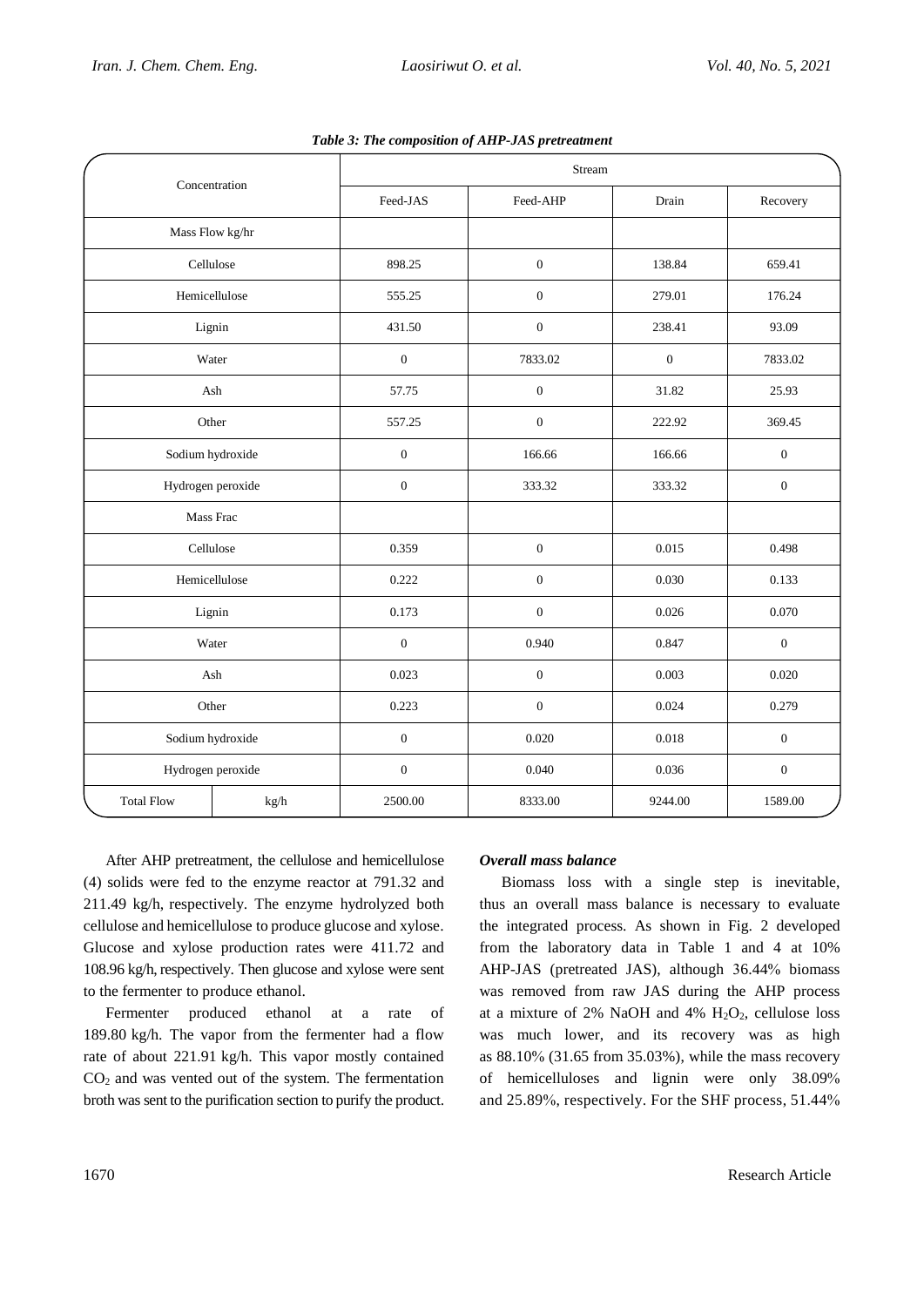| Concentration     |               | Stream           |                |               |  |  |
|-------------------|---------------|------------------|----------------|---------------|--|--|
|                   |               | Recovery         | GL-01,02,03,04 | BROTH-1,2,3,4 |  |  |
| Mass Flow kg/hr   |               |                  |                |               |  |  |
|                   | Cellulose     | 791.32           |                |               |  |  |
|                   | Hemicellulose | 211.49           |                |               |  |  |
|                   | Lignin        | 111.71           |                |               |  |  |
|                   | Ash           | 31.11            |                |               |  |  |
|                   | Other         | 443.36           |                |               |  |  |
|                   | Glucose       | $\boldsymbol{0}$ | 411.72         |               |  |  |
| Xylose            |               | $\boldsymbol{0}$ | 108.96         | 108.96        |  |  |
| Ethanol           |               | $\mathbf{0}$     |                | 189.80        |  |  |
| CO <sub>2</sub>   |               |                  |                | 221.91        |  |  |
| Mass Frac         |               |                  |                |               |  |  |
|                   | Cellulose     | 0.498            |                |               |  |  |
| Hemicellulose     |               | 0.133            |                |               |  |  |
| Lignin            |               | 0.070            |                |               |  |  |
| Other             |               | 0.279            |                |               |  |  |
|                   | Glucose       | $\boldsymbol{0}$ | 0.791          |               |  |  |
| Xylose            |               | $\boldsymbol{0}$ | 0.209          | 0.209         |  |  |
| Ethanol           |               | $\mathbf{0}$     |                | 0.365         |  |  |
| CO <sub>2</sub>   |               |                  |                | 0.426         |  |  |
| <b>Total Flow</b> | $\,kg/h$      | 1589.00          | 520.67         | 520.67        |  |  |





*Fig. 2: Diagram for overall mass balance base on 100 g of JAS. The mass unit is gram (g).*

Research Article 1671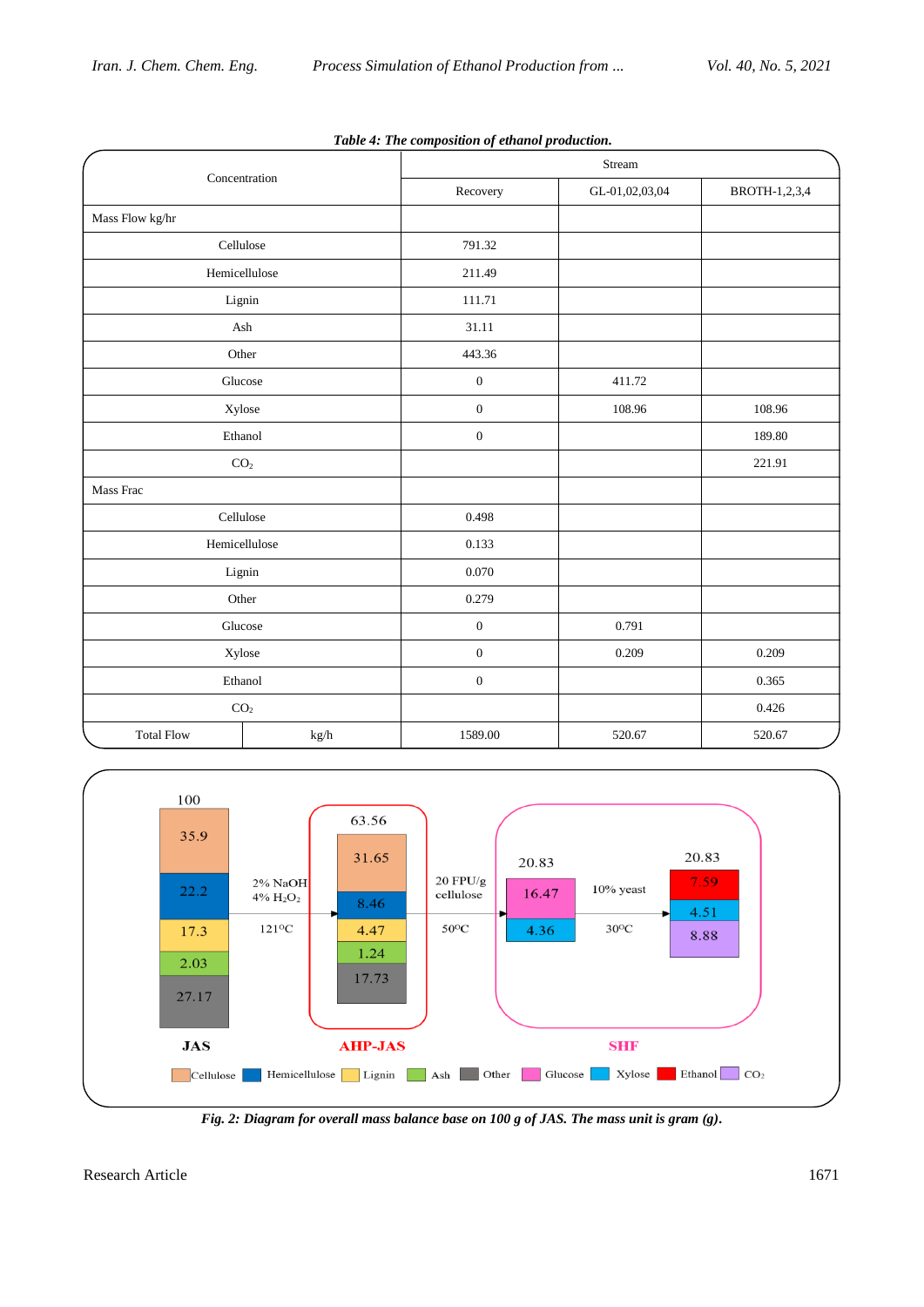

*Fig. 3. Grid diagram of heat exchanger network*

glucose was released from AHP-JAS and converted to ethanol, and ethanol yield based on the total sugar was  $0.461$  g/g.

# *Purification*

The carbon dioxide streams (CO2-01,02,03,04) were a by-product of fermentation and were vented out of the system (Sep-CO1, CO2, CO3, CO4). The fermentation broth (9) mostly contained ethanol and water. This mixture could not be purified to more than 97% ethanol because of azeotropy. Therefore, extractive distillation (PROD-COL) was used to achieve the required product specification, and ethylene glycol (Solvent) was used for breaking the azeotrope. Ethanol at the top had a purity at 97 wt% while the water and solvent from the bottom of the column were returned to a solvent recovery column (RES-COL) with some makeup solvent added.

In the purification section, the fermentation broth (10) was fed to the AZEO unit at stage 10 and passed through the extractive distillation column (PROD-COL). The feedstage of the mixture (stream-11) is at 8 and the solvent (16) was fed at stage 4. The extractive distillation column (PROD-COL) had 12 stages. The distillate to feed mole ratio ( $D/F$ ) was 0.13, and the reflux mole ratio ( $R/R$ ) was 1.5. This column produced ethanol with a purity of more than 97 wt% (145.09 kg/h).

## *Heat exchanger network design*

The complete flowsheet of ethanol production from JAS without the HEN had a total cost of energy  $1.54\times10^6$  units/year or 115.13% of the target. Thus, a HEN was implemented to improve the efficiency of the process.

The process had one hot stream (4) and two cold streams (streams 2 and 8). The HEN was designed based on pinch technology. Pinch methodology was used to find the optimum energy integration. The aim was to match hot and cold streams in the process to minimize the need for externally supplied utilities. The HEN was analyzed by using Aspen Energy Analyzer. This program analyzed the heat integration between hot and cold process streams without any external utility, as shown in Fig. 3.

After the installation of HEN in the process (Fig. 4), the total cost of energy was  $4.59\times10^5$  units/year or 98.89% of the target. The ethanol plant with HEN showed a better result in which the total cost was reduced by 16.24% compared to the ethanol plant without the HEN

## **CONCLUSIONS**

Aspen Tech software was used for the simulation and Heat Exchange Network (HEN) design of a process for producing ethanol from lignocellulosic biomass of Jerusalem Artichoke Stalk (JAS). Experimental data contributed by the Shanghai Jiao Tong University laboratory were used for simulation and design. The pretreatment model was created in Aspen Custom Modeler (ACM). The optimal conditions of JAS pretreatment were a 10% (w/v) solid-liquid ratio in a medium containing 2% NaOH and 4%  $H_2O_2$  at 121 °C for 90 min. The train of hydrolysis and fermentation (SHF section) was divided into four parallel sets to feed the continuous distillation section. The SHF process was modeled using a yield reactor in Aspen Plus. Based on the simulation 60,000 kg of JAS can provide 3,482.16 kg of ethanol. Purification by extractive distillation could achieve an ethanol purity of more than 97 wt%. Ethylene glycerol was the solvent for breaking ethanol-water azeotrope. The number of stages in this distillation column was 12, the distillate to feed mole ratio was 0.13, and the reflux mole ratio was 1.5. Implementation of a heat exchanger network resulted in a 16.24 percentage energy saving compared to an ethanol plant without the HEN.

## **Acknowledgments**

This research was funded by NRCT (the National Research Council of Thailand and the Research University Network). The authors also thank the Department of Chemical Engineering, Faculty of Engineering, Kasetsart University.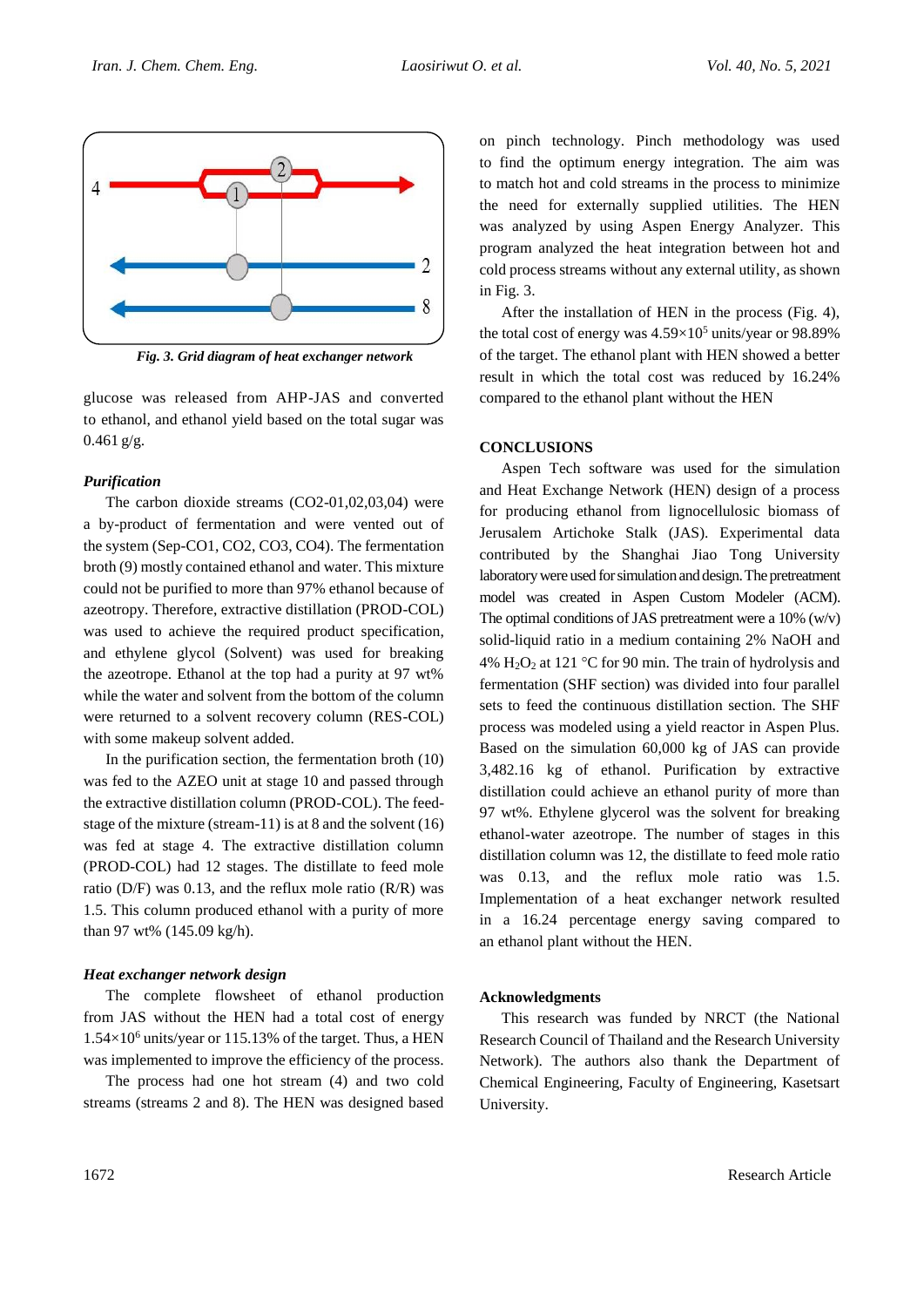

*Fig. 4: Ethanol process with heat exchanger network.*